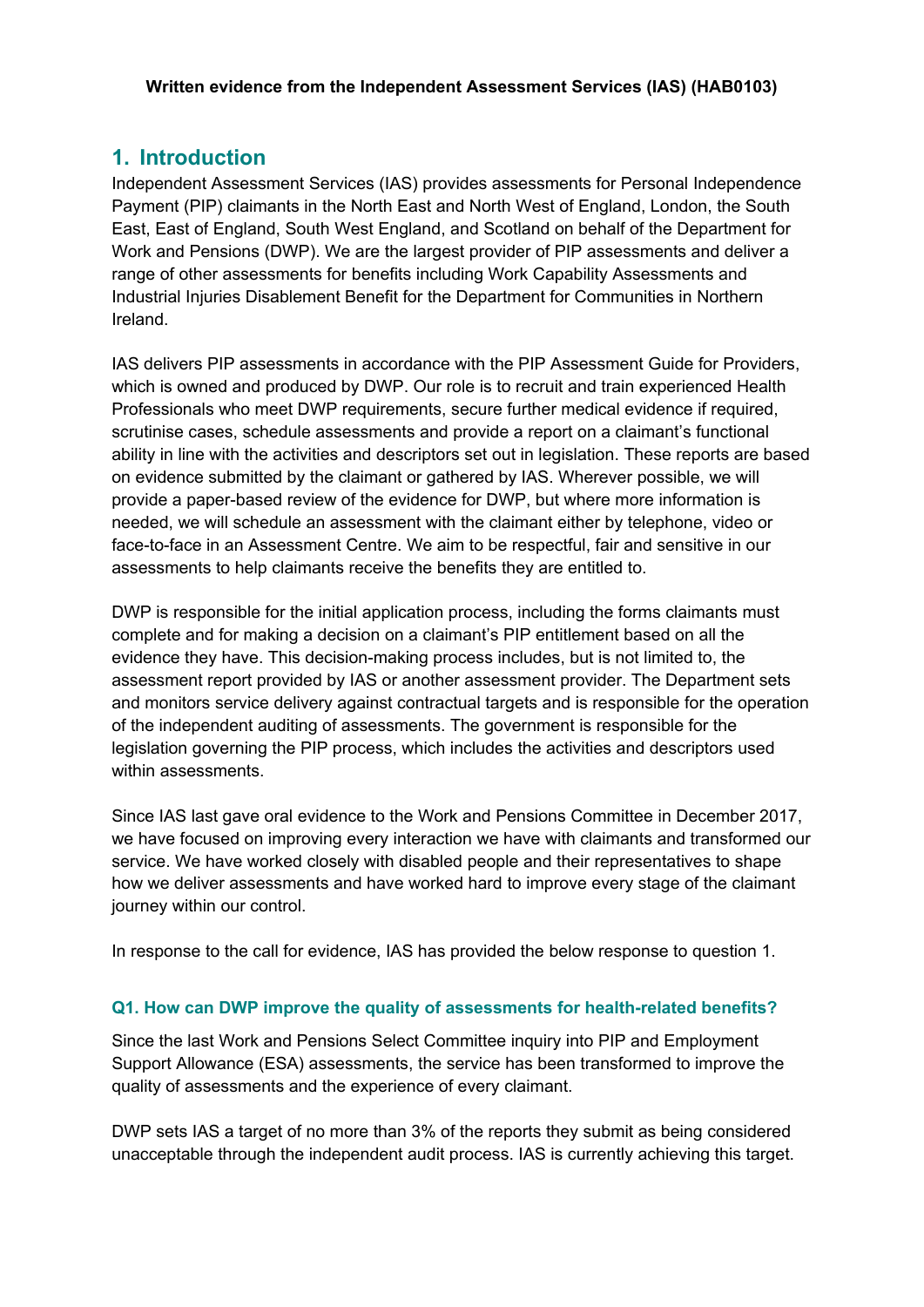Complaint volumes have consistently represented less than 1% of the total number of assessments carried out, which is within the contractual requirement set by DWP.

IAS has consistently exceeded its Claimant Satisfaction targets, which are set at 90% for PIP by DWP. This target is measured by a survey, commissioned from a third-party research company, by the assessment providers on behalf of the department.

However, we recognise that not every assessment meets the standards we expect. We are continually listening to claimants and their representatives on how to improve the service. Where we make a mistake, we learn the lessons from the case, whether that is at an individual Health Professional level or in the processes within our control. We constantly strive to improve the service and look forward to hearing the recommendations from the Committee.

In Shaping Future Support: Health and Disability Green Paper, DWP has set out a number of further potential improvements to the service. We support DWP's approach and particularly welcome increased sharing of evidence between benefit assessments through the Health Transformation Programme and the forthcoming Functional Assessment Service.

We have also noted the evidence provided by Scope and the interest of the Committee in exploring whether claimants could have a specialist assessor appropriate to their condition for PIP, ESA and Universal Credit (UC) assessments.

It should be highlighted that DWP makes the decision on what type of Health Professionals can undertake assessments and on how those assessments are conducted. In DWP's Health and Disability Green Paper, they acknowledged the wish for specialist assessors, but said there were a number of reasons why this would be difficult. The paper says: "Firstly, because specialists might not be available. Secondly, because many of the people claiming health and disability benefits may have more than one condition." IAS agrees with DWP's observations in the Green Paper.

PIP is a functional assessment, which examines how an individual's health conditions or disabilities impact on their day to day lives. Functional impact can be very different for people with the same conditions, so each claimant must be considered as an individual.

IAS pioneered the "Function First" approach to consultations, which puts the functional impact of health conditions or disabilities at the beginning of the consultation, focusing it on the effects experienced in day-to-day life. All IAS PIP assessments are conducted in this way and it was one of the recommendations in Paul Gray's second PIP Independent Review. Medical histories are still gathered later in each assessment, but it is much clearer to claimants that this is a functional assessment rather than a medical review.

To our knowledge, there has been no concerted research into whether the background of the Health Professional has any impact on the quality of advice when mapped against specific disabilities or health conditions. We believe this should potentially be tested and any research should include examining operational issues that this model might face, for example recruitment challenges and the impact on treatment services along with how this model would work for face-to-face assessments.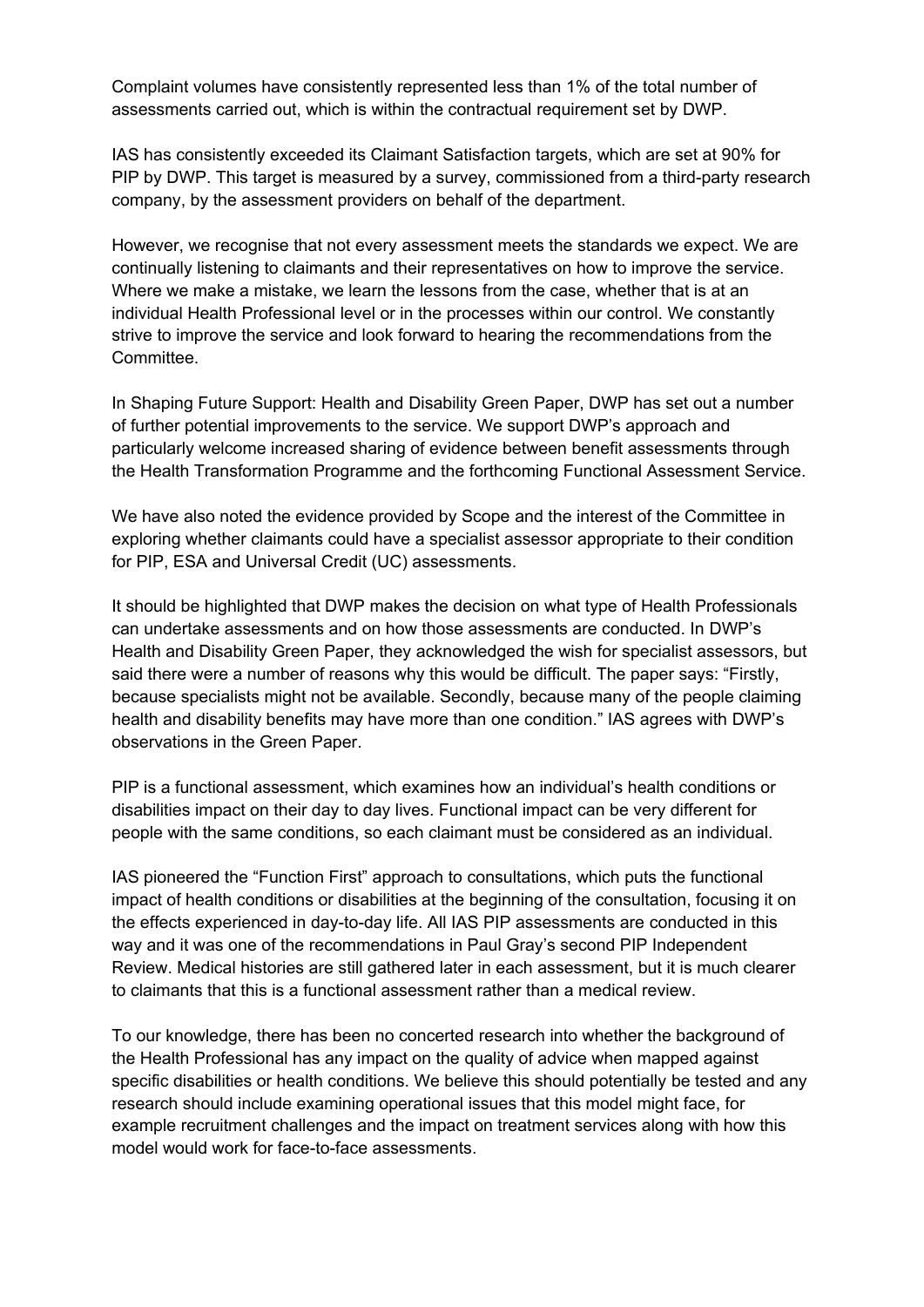## **Q1a: Have you seen any specific improvements in the process since the Committee last reported on PIP and ESA assessments in 2018?**

IAS, in partnership with DWP and the other assessment providers, has transformed the assessment process for PIP claimants since 2018. Some of these changes have been accelerated by the pandemic, some introduced as part of ongoing service improvement and others in response to the Committee's last report in 2018.

In particular, we would highlight:

- The implementation of telephone and video assessments at pace to complement face-to-face assessment
- Improved recruitment, training and retention of high performing Health Professionals
- Our work with other assessment providers to improve gathering of further evidence
- Introducing audio recording for telephone and face-to-face assessments
- Our focus on quality and increased time for assessors
- Implementing the IAS branding to improve claimant communications
- Our work with DWP, other assessment providers, disability organisations and claimants to improve the service.

We have summarised some of the changes we have made to the process below.

#### *Telephone and video assessments to complement face-to-face assessments*

The pandemic accelerated plans to introduce virtual methods of assessments for PIP claimants.

The overwhelming response to these assessment methods has been positive. Direct feedback from claimants includes that they do not feel that they need to 'psyche themselves up' for the assessment or 'put on a show', which can be exhausting and not representative of the true impact of their conditions. Claimants tell us that they feel more 'heard' when being assessed remotely, that they have more time to give us their experiences in their own words and that they feel that our HPs are really listening to them. Some claimants also report that unconscious bias is less impactful via remote channels and some feel that they have more time to consider their responses to assessors.

For some claimants, telephone and video assessments are not appropriate and it is right that face-to-face assessments remain one of the channels available.

Introducing virtual assessments has also had significant benefits for the service overall. They have contributed to us being able to recruit high quality Health Professionals, while reducing sickness and attrition and increasing productivity. Financial and environmental costs like travel for both our people and claimants has been significantly reduced and the impact of unavoidable cancellations or rescheduling of appointments has reduced.

### *Recruitment, training and retention of high performing Health Professionals – we have transformed the recruitment process, doubled the length of the training course and created a brand new Training Academy.*

The foundation of the service is the recruitment, training and retention of high-quality Health Professionals to undertake assessments.

Guidance from DWP allows experienced Health Professionals with a background as nurses, physiotherapists, paramedics, doctors or occupational therapists to be employed by IAS as PIP Health Professionals. All Health Professionals must be registered with the Nursing and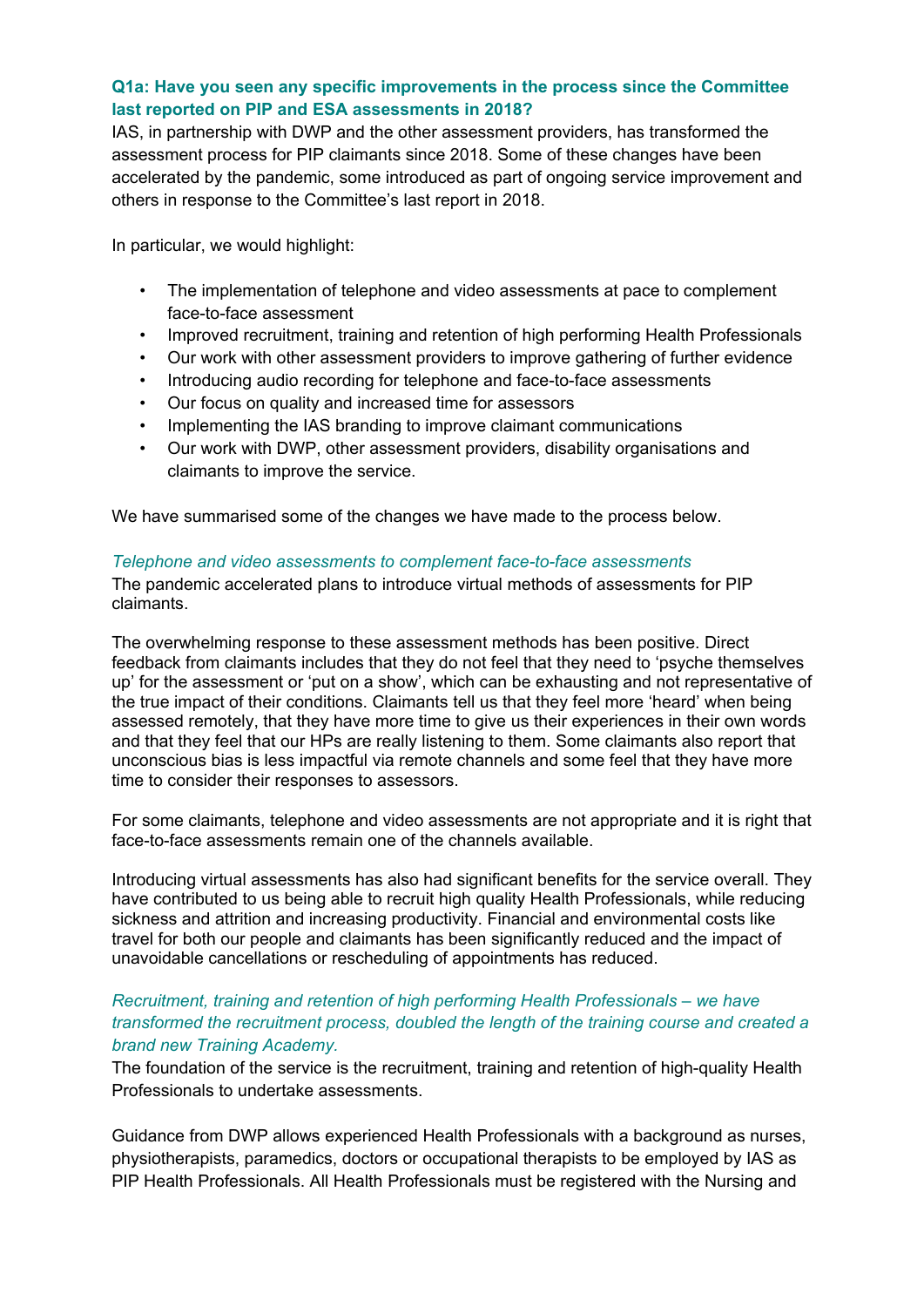Midwifery Council (NMC), the General Medical Council (GMC) or the Health and Care Professions Council (HCPC). IAS is also required to employ Doctors in Northern Ireland for Industrial Injury Disablement Benefit and to undertake some complex neurological cases for UC and ESA.

IAS recruits Health Professionals from a wide range of backgrounds. This includes A&E, NHS hospitals, private practice and GP surgeries. The role of a Health Professional is largely undertaken within normal business working hours so many of our people join as they have personal commitments that makes shift patterns in the NHS difficult, but they are still keen to help vulnerable people in the community. Rather than losing their skills entirely when leaving the NHS, the Health Professional role helps them keep their medical knowledge upto-date and while we have a pool of Health Professionals within IAS who have been with us for many years, others choose to return to the public sector after a period of time.

The Health Professional role is to help claimants receive the benefits they are entitled to. It is a professional and compassionate role that helps some of most vulnerable citizens across the UK.

IAS has invested significant resources into attracting high quality Health Professionals to apply for roles. The introduction of remote assessments has enabled us to widen the areas we are able to recruit in and reduced the time taken to recruit, reducing costs to the taxpayer.

This has been complemented by a revised six-month training programme as part of the IAS Training Academy, which we introduced in 2020.

The Academy provides a more holistic approach to Health Professional training to ensure every contact they have with claimants is sensitive and respectful. We have extended the classroom training time to four weeks and all Health Professionals are required to meet rigorous standards of quality to become approved by DWP.

The support we give Health Professionals while they are with IAS has helped reduce attrition, which is traditionally high amongst new joiners across all assessment providers. It has also helped us retain our best performing Health Professionals, with nearly 55% remaining with IAS after two years. We also help them with continuous professional development and skills relevant to assessments, such as the role of companions as previously suggested by the Committee and ensuring the reliability criteria (repeatedly, safely, within a reasonable timeframe and to an acceptable standard) are applied during assessments.

We have further improvements planned in recruitment, training and retention to ensure we keep the best people to help claimants throughout the process. We continually look for improvements to attract and retain staff.

#### *Improving the claimant journey*

IAS is committed to making sure claimants are only asked to attend a telephone, video or face-to-face assessment where appropriate.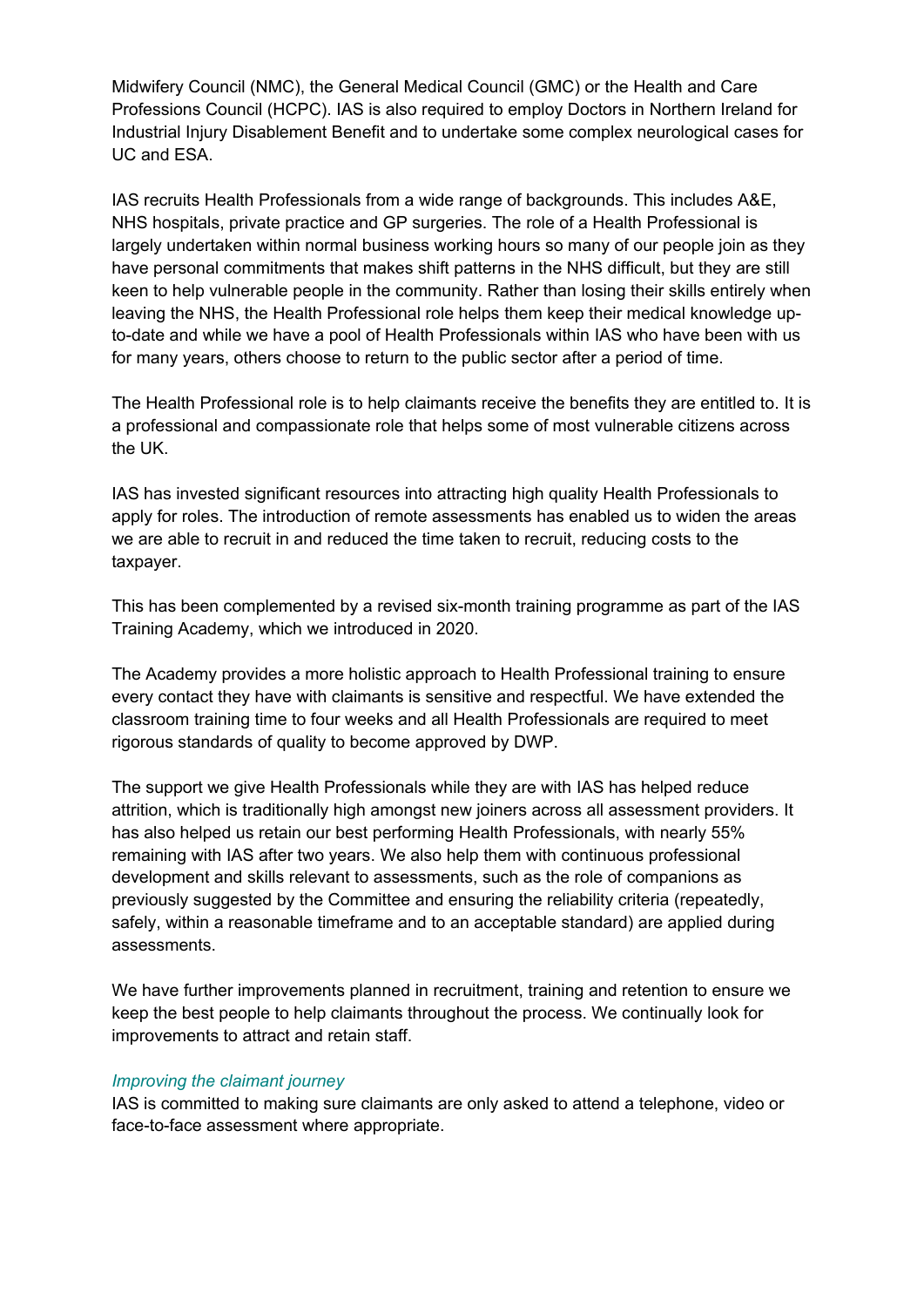On receipt of a referral from DWP, case files are reviewed internally and those with the evidence of severe disability are allocated to a team of Health Professionals tasked with conducting paper-based reviews or seeking further evidence to provide advice to DWP without the need for a full assessment. Other cases are also further reviewed by Health Professionals before an appointment is scheduled and, where possible, a paper-based review or request for further evidence is made.

This focuses intensive further evidence gathering, often by telephone to treating Health Professionals and support workers, on those most likely to have sufficient evidence available to provide advice without a full assessment.

IAS is continuously working to make our services efficient and work with DWP to pilot and test potential initiatives to understand the impacts of service changes to ensure the system remains robust and fair before decisions are made on implementation.

## *Further evidence – we are working with GPs/NHS to make it easier for us to request and receive the right evidence to support a claimant's assessment*

High quality further evidence that can give an insight into the functional impact of a health condition or disability can mean IAS is able to provide a paper-based review or better inform an assessment.

For PIP claimants, this information can be difficult to collect, and the pandemic has added additional pressures onto NHS staff.

The Work and Pensions Committee previously recommended that the department should improve understanding amongst health and social care professionals on what constitutes good evidence for PIP claims. From 2019, IAS worked with DWP and the two other assessment providers to help educate health and social care workers on what constitutes good evidence and the benefits it can provide the people they are treating. This education and engagement programme was ongoing until the pandemic lead to it being suspended. We continue to work on ways to improve knowledge about what constitutes good evidence with the health and social care community through our stakeholder engagement programme.

To help gather evidence further, we have increased the use of telephone calls rather than standard forms and are working on accessing NHS email systems and exploring automated methods of evidence collection to obtain information. The use of new technology has the potential to streamline the evidence gathering process, increasing the number of potential paper-based assessments while better informing the assessment process.

## *Improving accessibility – we have successfully developed and implemented multiple assessment channels*

Prior to the pandemic, IAS would normally agree requests for a home visit if the claimant did not feel comfortable with attending an Assessment Centre. We have always taken a flexible approach to claimant requests for adjustments to encourage them to participate in their assessment.

With the introduction of telephone assessments, video assessments and the restart of faceto-face assessments, IAS makes every effort to accommodate claimant requests for reasonable adjustments to the allocated assessment channel. We believe that once the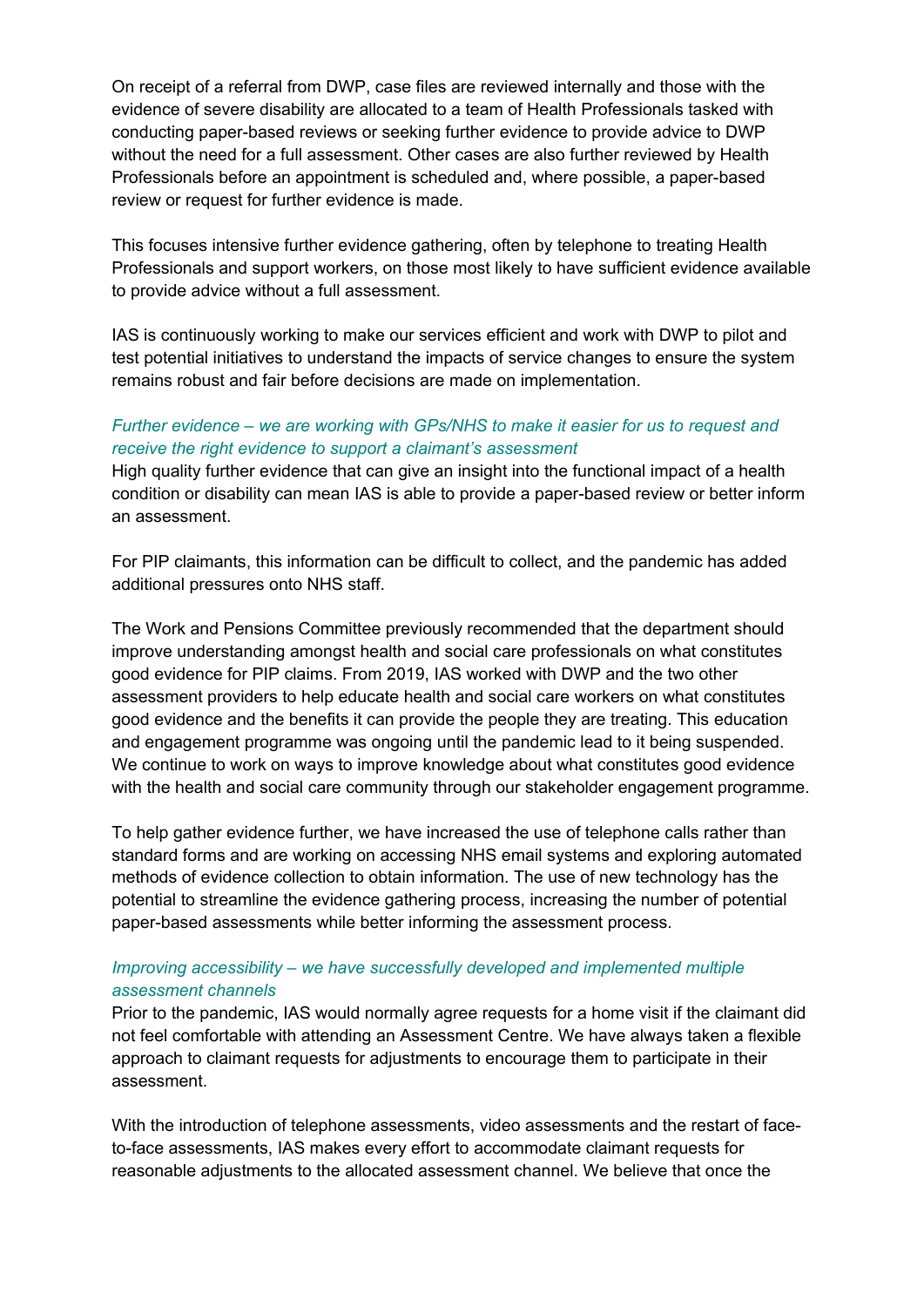service is fully operational with home visits available, this model should remain in place. IAS does not require further evidence from a claimant's GP or other external professionals in order to support the claimant's request for a change of assessment channel.

IAS has also introduced SignVideo to support BSL claimants and continues to work with a range of condition specific representative groups to make sure assessments are accessible for every claimant as highlighted in the Committee's previous report into ESA and PIP.

#### *Recording of assessments –*

IAS has extended the functionality for claimants to request recording of their assessments for both face-to-face and telephone assessments in 2021 without the need to provide their own equipment.

In January 2022, DWP updated the PIP Assessment Guide to reflect that claimants can make their own recordings on a device of their choosing.

It remains preferable for claimants to request a recording from IAS. This means the recording is easily available to both IAS and the claimant should further clarification be required at a later date. However, claimants are able to record their assessment using their own equipment, providing they follow the applicable conditions, including the associated consent process.

Recording assessments can improve trust in the process for some claimants and, although not desired by, or appropriate for, everyone, the option of either requesting a recording in advance or the claimant recording the assessment themselves gives them the choice. Over 2021, only 0.24% of claimants asked for their assessment to be recorded.

# *Telephone assessments for multiple companions – we are able to make sure claimants feel supported and comfortable during virtual assessments by enabling companions to participate wherever they are*

Keeping claimants and our people safe has been our priority during Covid. In partnership with DWP, we introduced telephone assessments at speed to ensure claimants were able to access the benefits they are entitled to.

IAS has introduced the capacity for four-way calls for assessments. This means the claimant and the Health Professional can be joined by a companion or advocate as well as an interpreter if required. This gives claimants the opportunity to have the right amount of support during a remote assessment.

## *Report quality – we have worked hard to improve the quality of our reports and now regularly meet our quality service levels.*

DWP randomly selects assessment reports for independent audit to measure the quality of our reports. The department set IAS a target for no more than 3% of the reports they submit to the Department being deemed unacceptable.

A report may be 'unacceptable' for a number of reasons, for example the advice may be correct but there may be insufficient justification from the Health Professional for a particular descriptor.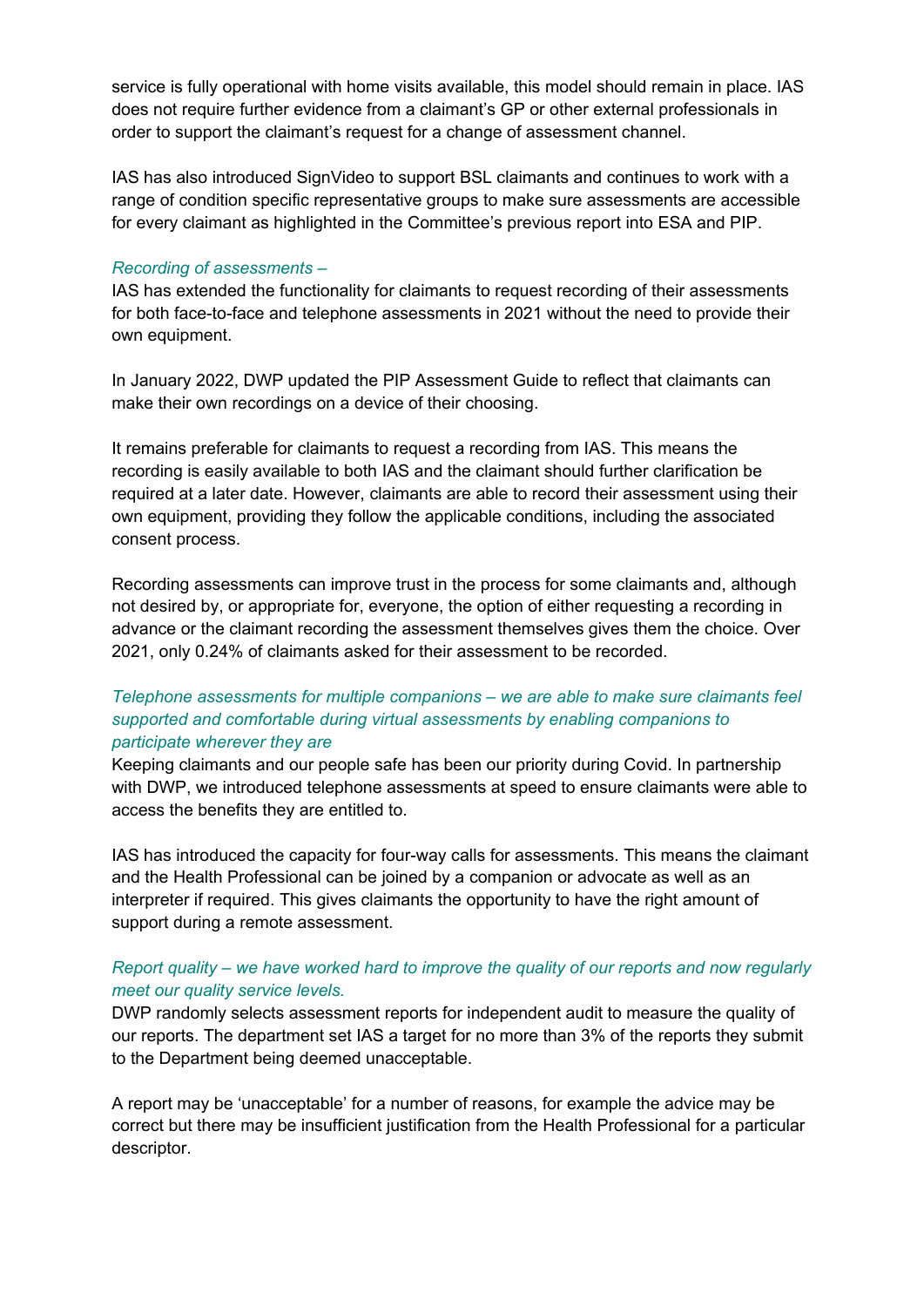IAS and DWP have relentlessly focused on improving the quality of assessment reports. Improvements in auditing, training, management and feedback for assessors has been at the heart of this change, with random observations of full assessments regularly taking place from both IAS and DWP senior clinicians.

IAS is currently achieving its quality targets as set by DWP.

*Time for assessors – we want to ensure Health Professionals have the time they need to prepare for the assessment, talk in detail to the claimant, and to write a quality report* In 2018, a Health Professional in an Assessment Centre was expected to typically carry out four assessments per day.

To give Health Professionals more time to prepare for assessments and to write their reports, IAS has introduced a new 3+ target for the number of assessments completed each day. This means that we want Health Professionals to ideally complete three full assessments per day on average. If they are able to undertake a fourth full assessment in a day, they can do so; otherwise they will use the remainder of their day to undertake tasks such as initial review of cases or quality-related activity.

#### *IAS and working with stakeholders*

The IAS branding was established in 2017 to provide clear information to claimants about our role in the assessment process, while focusing our people on providing the highest quality service and making us transparent and accountable for our performance.

Since the last Committee, we have been embedding this branding in all our claimant and external communications. This has been delivered in line with the recommendation in the Work and Pensions Committee report on improving communications for claimants preparing assessments and has included providing clearer information to claimants and DWP launching a series of videos which outline the PIP claim process.

We have also been able to engage and listen to more stakeholders than ever before to improve our service. In 2021, nearly 1,500 people attended one of our joint DWP/IAS workshops designed to help advice agencies and charities understand the PIP process and give them the skills to provide effective advocacy services. We regularly engage with disabled people's organisations, claimants and other stakeholders to address concerns and provide information. This is an important part of the service, which builds trust and expertise to help individual claimants.

#### *Conclusion*

The vast majority of claimants have a good experience with IAS. Record high customer satisfaction scores from independent surveys show that most claimants are satisfied. We are receiving record low levels of complaints and DWP's independent audit shows we are currently achieving the quality target for assessment reports. However, we recognise that there are further improvements that can be made.

IAS is committed to service improvement to make the assessment process as stress-free and fair as possible within the context of government policy. We want to make sure that every claimant has a fair, high-quality and respectful assessment, with the right decision made first time by DWP. We continue to work with DWP, claimants and their representatives